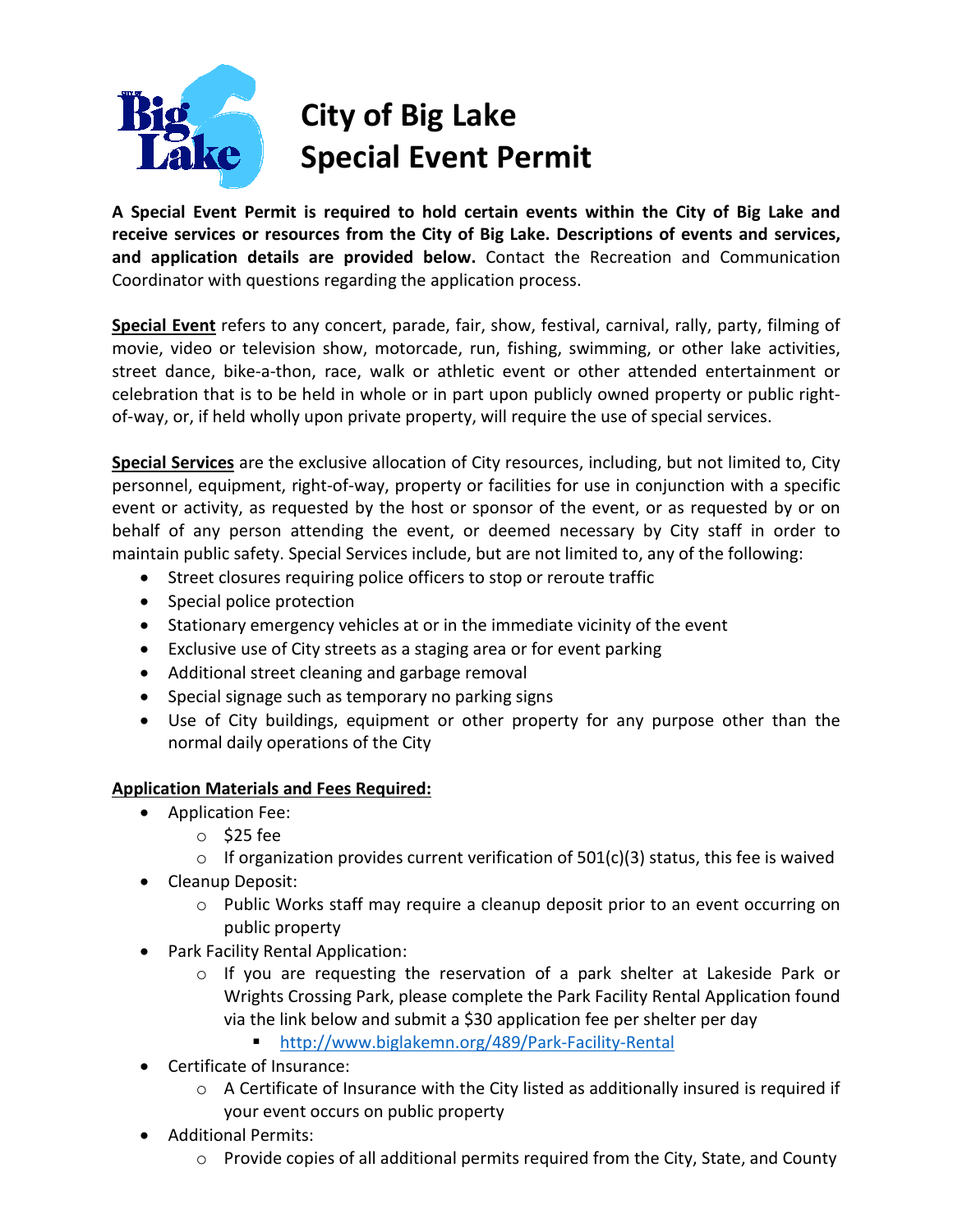

## **City of Big Lake Special Event Permit Application**

| Will alcoholic beverages be served?<br>-- If yes, please contact the City Clerk to obtain necessary licensing.                                                                                                                                                                                                                                   |  | No Ves No                |                    |
|--------------------------------------------------------------------------------------------------------------------------------------------------------------------------------------------------------------------------------------------------------------------------------------------------------------------------------------------------|--|--------------------------|--------------------|
| Will food and/or non-alcoholic beverages be served?<br>-- If yes, please attach copies of necessary permits from the Department of Health, the Department of Agriculture, and<br>Sherburne County.                                                                                                                                               |  | No Prestigation No. 2016 |                    |
| Will gambling activities occur at the event?<br>-- If yes, please contact the City Clerk to obtain necessary licensing.                                                                                                                                                                                                                          |  | Yes                      | <b>Solution</b> No |
| Will there be any sound amplification, playing of loud music or musical instruments?                                                                                                                                                                                                                                                             |  | No Ves                   |                    |
| Describe any City services and/or equipment being requested for this event (i.e., barricades, cones, signs, tables,<br>personnel, parking restrictions, alteration of vehicular or pedestrian traffic).                                                                                                                                          |  |                          |                    |
|                                                                                                                                                                                                                                                                                                                                                  |  |                          |                    |
| Will your event take place on public waters or make direct contact with wildlife in the area?<br>-- If yes, please contact the Minnesota Department of Natural Resources and Sherburne County Water Patrol to see if<br>you are required to have any specific permits through their offices. To find more information about these permits visit: |  | Yes                      | No                 |

- --www.dnr.state.mn.us/fishing/tournaments/index.html
- -[-www.co.sherburne.mn.us/392/Recreational-Enforcement](https://www.co.sherburne.mn.us/392/Recreational-Enforcement)